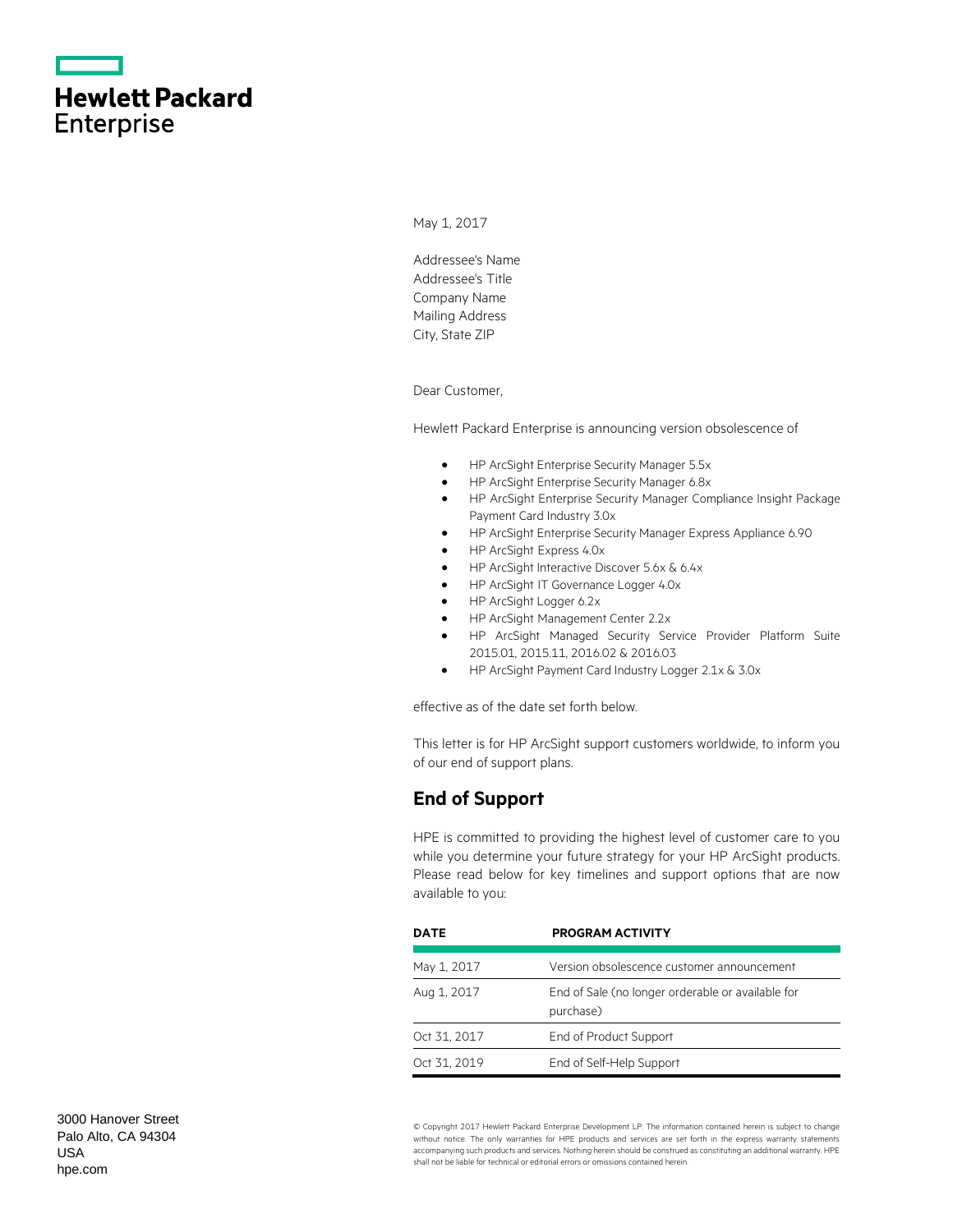|                   | <b>Hewlett Packard</b> |
|-------------------|------------------------|
| <b>Enterprise</b> |                        |

While the above listed Products version's may continue to meet your immediate needs, HPE recommends that all customers update to:

- HPE Security ArcSight Enterprise Security Manager 5.6x
- HPE Security ArcSight Enterprise Security Manager 6.11.0
- HPE Security ArcSight Enterprise Security Manager Compliance Insight Package Payment Card Industry 4.0x
- HPE Security ArcSight Enterprise Security Manager Express Appliance 6.11.0
- HPE Security ArcSight Enterprise Security Manager Express 6.91
- HPE Security ArcSight Interactive Discover 6.7x
- HPE Security ArcSight IT Governance Logger 5.0x
- HPE Security ArcSight Logger 6.3x
- HPE Security ArcSight Management Center 2.5x
- HPE Security ArcSight Managed Security Service Provider Platform Suite 2016.10
- HPE Security ArcSight Payment Card Industry Logger 4.0x

Please refer to **[Appendix A](#page-2-0)** for definition of terms for product obsolescence and **Appendix B** for the list of affected product numbers.

### **More information**

Should you have any questions about this end of availability communication, or for assistance in understanding the options available to you, please contact your local HPE sales representative or HPE business partner. When providing information, please include your name, country, phone number, company name, product number and your HPE service agreement identifier or HPE system handle.

Should you have any technical questions about the upgrade please contact support.

In addition, for technical assistance and information, please visit Software Support Online: hpe.com/software/support

HPE once again wishes to thank you for choosing HP ArcSight. We appreciate your business and look forward to continuing to serve your business needs in the future.

Sincerely, Hewlett Packard Enterprise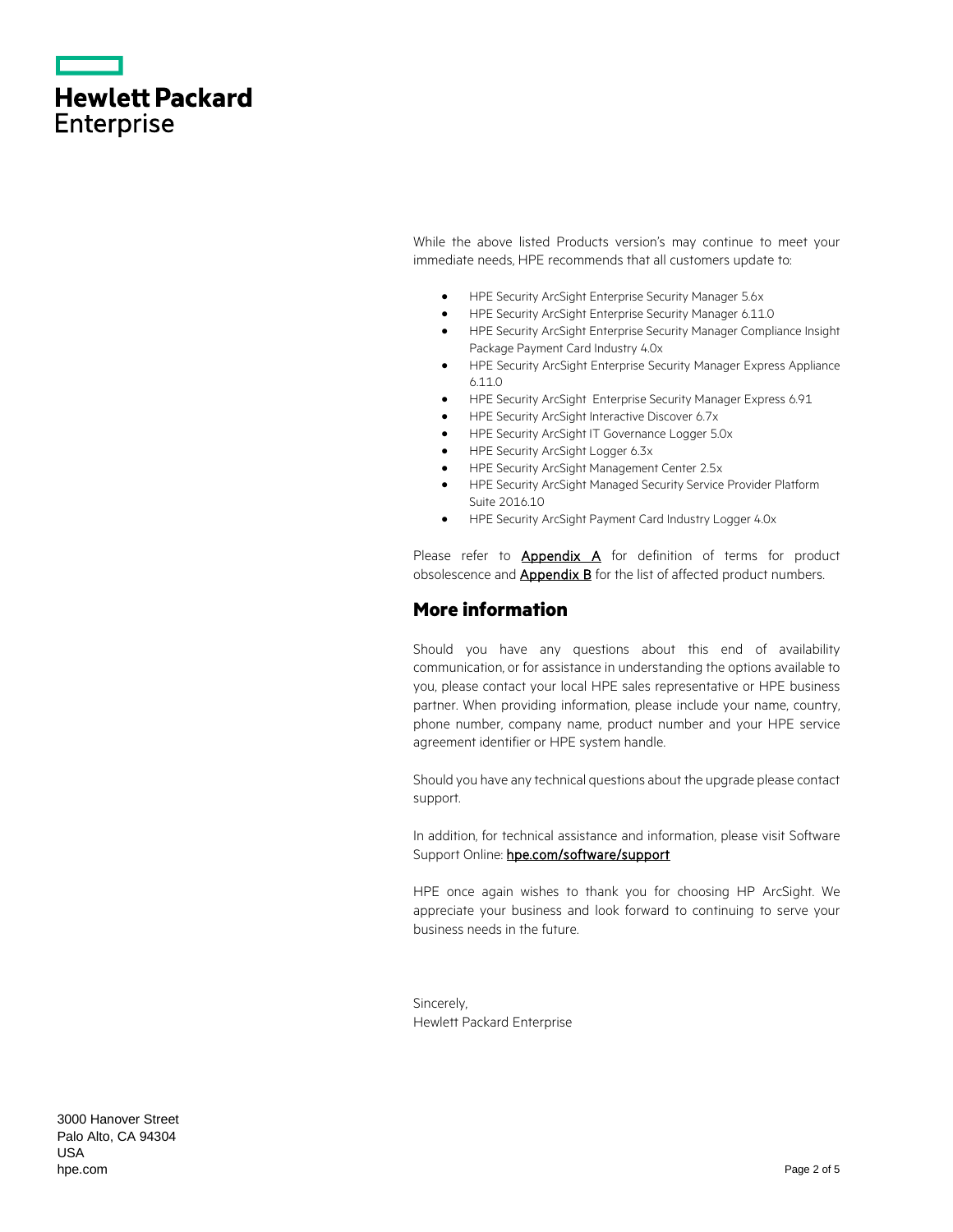|                   | <b>Hewlett Packard</b> |
|-------------------|------------------------|
| <b>Enterprise</b> |                        |

# <span id="page-2-0"></span>**Appendix A: Definitions**

This product version obsolescence is covered by version 1.1 of the Release & Support policy for HPE Security products. Definitions of terms are provided by the product version obsolescence guidelines documented at [hpe.com/software/support-lifecycle.](https://www.hpe.com/software/support-lifecycle)

#### **Product Support**

Product Support is the reactive engagement of regional support resources (Support Center) and division support resources (Lab), in accordance with your purchased support plan, for the resolution of product defects, plus product enhancements for a specific product version. This includes investigation of newly reported defects and if appropriate, development of defect fixes and making these available for customers via patches. The HPE product teams (Lab) will review and either approve or deny requests for defect fixes and enhancements (including additional support for newlyreleased operating system versions).

While HPE investigates all problems and issues raised for products covered under Product Support, customers may be required to install the most current version or patches as part of the troubleshooting process.

Version Maturity may apply to specific versions of HPE products. Version Maturity means that, for a specific product version, no further enhancements or changes to functionality is planned, nor are any further platform refreshes planned in order to update that product version to support current or future operating systems, operating system versions or hardware platforms.

#### **End-of-Support Date**

End-of-Support Date is the last date Software maintenance, installation and configuration assistance, and other standard support services will be accepted for the specified product release (as specified by Major and Minor version numbering). EOS also means the last date Software Change Requests (SCRs) will be accepted for a specified Version of a Product. After the EOS date, all SCRs will be planned for future versions, as applicable. Current patches for the version of the HPE reaching EOS will remain available for electronic download for a reasonable period of time.

#### **Self-Help Support**

Self-Help Support is an integral component of all HPE Support contracts. Self-Help Support consists of web-based access to the online support Knowledge Base, which contains technical information for HP Software products including white papers, existing patches and known problems for a specific product version.

3000 Hanover Street Palo Alto, CA 94304 USA [hpe.com](http://www.hpe.com/)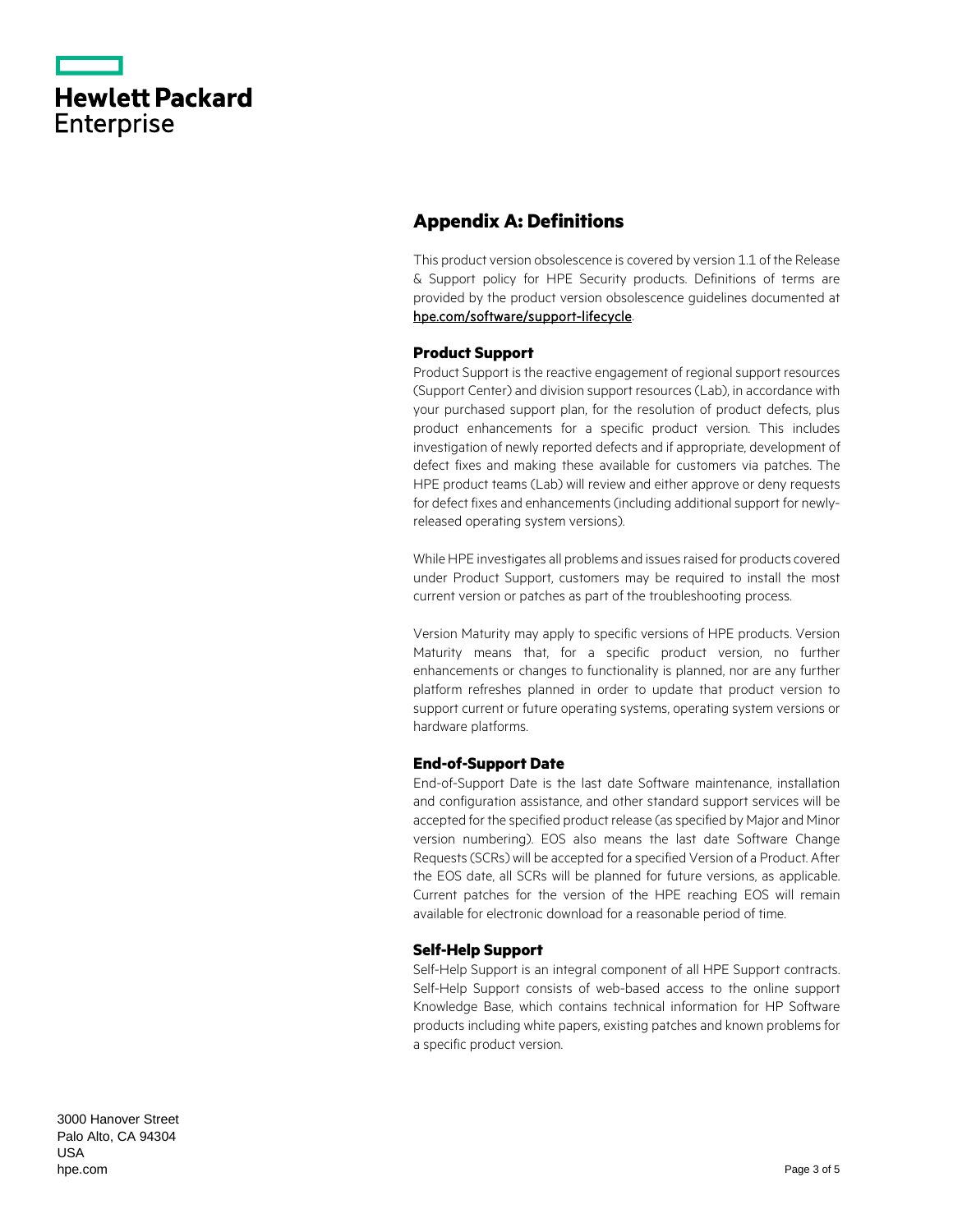|                   | <b>Hewlett Packard</b> |
|-------------------|------------------------|
| <b>Enterprise</b> |                        |

In some instances support for specific HPE product(s) and/or version(s) may run longer than the support for underlying operating system(s), adjacent/integrated application(s) or version(s). In this event, it is HPE's intent to communicate with affected HP Software product/product version customers in a timely manner. However, there are cases where HPE does not receive notification of the End-of-Support for these products (operating system(s) or adjacent/integrated application(s), or version(s)) in advance of the general public. In any case, should the underlying operating system(s), adjacent/integrated application(s) or version(s) become unsupported by its developer, support for the affected HPE product/product versions will immediately be limited to self-solve support available through Software Support Online, and Telephone Support associated with questions concerning a product's/product version's functionality and/or interoperability in line with the said product's/product version's original parameters/requirements at the time of release. Any product updates and/or fixes will be limited to those already available. No additional updates, patches or fixes will be engineered. Should said product/product version operate or integrate with other still supported, underlying operating system(s), adjacent/integrated application(s) or version(s), support for said product/product version on any remaining supported platform(s), supported adjacent/integrated application(s), or supported version(s) will continue unaffected, or through the planned End-of-Support date, if one has been announced.

## <span id="page-3-0"></span>**Appendix B: Affected Product SKUs**

| SKU             | <b>PRODUCT DESCRIPTION</b>               |
|-----------------|------------------------------------------|
| TH001BAE        | HP ArcSight ESM 5.5 Eng SW E-Media       |
| H7U81AAE        | HP ARST ESM AP 6.8 HA Eng SW E-Media     |
| TH001EAE        | HP ARST ESM 6.8 Eng SW E-Media           |
| TH014BAE        | HP ARST ESM CIP PCI 3.00 Eng SW E-Media  |
| <b>TJ521CAE</b> | HP ARST ESM Exp 6.90 Eng Appl SW E-Media |
| <b>TJ521BAE</b> | HP ArcSight Express 4.0 Eng SW E-Media   |
| TH002BAE        | HP ArcSight AID 5.60 Eng SW E-Media      |
| TH002CAE        | HP ArcSight AID 6.40 Eng SW E-Media      |
| TH002DAE        | HP ArcSight AID 6.70 Eng SW E-Media      |
| TH010AAE        | HP ArcSight ITG LOGG 4.00 Eng SW E-Media |
| TH017GAE        | HP ARST Logger 6.20 Eng SW E-Media       |
| TH024GAE        | HP ARST Logger 6.20 Eng Appl SW E-Media  |
| A7X68CAE        | HP ARST MC v2.20 Eng Appl SW E-Media     |
| A7Y21DAE        | HP ARST MC Version 2.20 Eng SW E-Media   |
| H7V43AAF        | HP AS MSSP PL 2015.01 Ste ENG SW E-Media |

3000 Hanover Street Palo Alto, CA 94304 USA [hpe.com](http://www.hpe.com/)